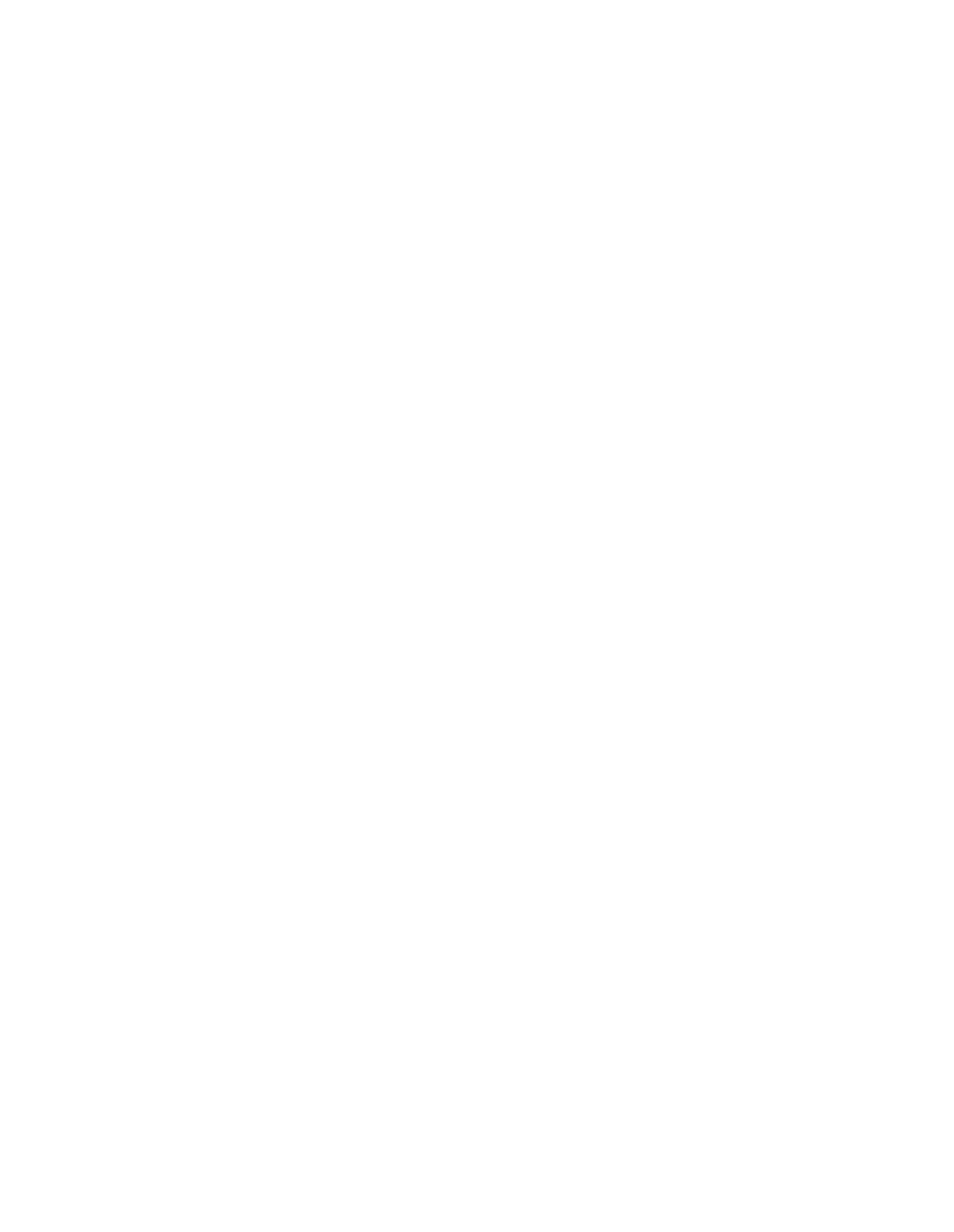## Model No.DGA508 125MM CORDLESS ANGLE GRINDER

| Item            | Parts No.    | Description                              | I/C       | Qty          | New/Old | Opt. 1 | Opt. 2 | Note |
|-----------------|--------------|------------------------------------------|-----------|--------------|---------|--------|--------|------|
| 001             | 629203-3     | <b>STATOR COMPLETE</b>                   |           | 1            |         |        |        |      |
| 002             | 210034-7     | <b>BALL BEARING 607LLB</b>               |           | $\mathbf{1}$ | $\ast$  |        |        |      |
| $002 - 1$       | $210169 - 4$ | <b>BALL BEARING 607LLB</b>               | $\lt$     | 1            |         |        |        |      |
| 003             | 519378-5     | <b>ROTOR ASS'Y</b>                       |           | $\mathbf{1}$ | $\ast$  |        |        |      |
| D <sub>10</sub> |              | INC. 2                                   |           |              | $\ast$  |        |        |      |
| $003 - 1$       | $510329 - 1$ | <b>ROTOR ASS'Y</b>                       | $\langle$ | $\mathbf{1}$ |         |        |        |      |
| D <sub>10</sub> |              | <b>INC. 2</b>                            |           |              |         |        |        |      |
| 004             | $319214 - 3$ | <b>GEAR HOUSING COVER</b>                |           | $\mathbf{1}$ |         |        |        |      |
| 005             | $213445 - 5$ | O-RING 26                                |           | $\mathbf{1}$ | $\ast$  |        |        |      |
| $005 - 1$       | 213407-3     | O RING 26                                | O         | $\mathbf{1}$ |         |        |        |      |
| 006             | $210042 - 8$ | <b>BALL BEARING 629LLB</b>               |           | 1            |         |        |        |      |
| 007             | $227541 - 3$ | SPIRAL BEVEL GEAR 10                     |           | 1            | $\ast$  |        |        |      |
| $007 - 1$       | $226861 - 2$ | SPIRAL BEVEL GEAR 10                     | S         | 1            |         |        |        |      |
| 008             | 252186-8     | HEX. NUT M6                              |           | 1            |         |        |        |      |
| 009             | $417771 - 6$ | PIN CAP                                  |           | 1            |         |        |        |      |
| 010             | 233072-2     | <b>COMPRESSION SPRING 8</b>              |           | $\mathbf{1}$ |         |        |        |      |
| 011             | $266361 - 0$ | TAPPING SCREW 4X30                       |           | 4            |         |        |        |      |
| 012             | 213960-9     | O RING 5                                 |           | $\mathbf{1}$ |         |        |        |      |
| 013             | $256546 - 6$ | SHOULDER PIN 4                           |           | 1            |         |        |        |      |
| 014             | $319213 - 5$ | <b>GEAR HOUSING</b>                      |           | 1            |         |        |        |      |
| 015             | 263002-9     | <b>RUBBER PIN 4</b>                      |           | 1            |         |        |        |      |
| 016             | $210033 - 9$ | <b>BALL BEARING 696ZZ</b>                |           | 1            |         |        |        |      |
| 017             | 233950-6     | RING SPRING 11                           |           | 1            |         |        |        |      |
| 018             | $227641 - 9$ | SPIRAL BEVEL GEAR 37                     |           | $\mathbf{1}$ | $\ast$  |        |        |      |
| $018 - 1$       | $226862 - 0$ | SPIRAL BEVEL GEAR 37                     | S         | 1            |         |        |        |      |
| 019             | $962151 - 6$ | RETAINING RING R-32                      |           | 1            |         |        |        |      |
| 020             | 211129-9     | BALL BEARING 6201DDW                     |           | 1            |         |        |        |      |
| 021             | 262153-5     | FELT RING 16                             |           | $\mathbf{1}$ |         |        |        |      |
| 022             | $213622 - 9$ | O RING 45                                |           | 1            |         |        |        |      |
| 023             | $319399 - 5$ | <b>BEARING BOX</b>                       |           | 1            |         |        |        |      |
| 024             | $911121 - 2$ | PAN HEAD SCREW M4X14                     |           | 4            |         |        |        |      |
| 025             | $962105 - 3$ | RETAINING RING R-26                      |           | $\mathbf{1}$ |         |        |        |      |
| 026             | $326672 - 6$ | <b>SPINDLE</b>                           |           | 1            |         |        |        |      |
| 027             | $123145 - 8$ | <b>TOOLLESS WHEELCOVER</b><br>125AK ASSY |           | 1            |         |        |        |      |
| C10             | $213009 - 5$ | O RING 4                                 |           | 1            |         |        |        |      |
| C <sub>20</sub> | $265180 - 1$ | PAN HEAD SCREW M5X16                     |           | 1            |         |        |        |      |
| 028             | $224447 - 6$ | <b>INNER FLANGE 42B</b>                  |           | 1            |         |        |        |      |
| 029             | $224554 - 5$ | LOCK NUT 14-45                           |           | 1            |         |        |        |      |
| 030             | $852A28-8$   | <b>DGA508 NAME PLATE</b>                 |           | 1            |         |        |        |      |
| 031             | $266326 - 2$ | <b>TAPPING SCREW 4X18</b>                |           | 5            |         |        |        |      |
| 032             | 455450-8     | <b>DUST COVER R</b>                      |           | 1            |         |        |        |      |
| 033             | $183A52 - 3$ | MOTOR HOUSING SET                        |           | 1            |         |        |        |      |

Please order the parts with part number.<br>
Print Date 26/3/2020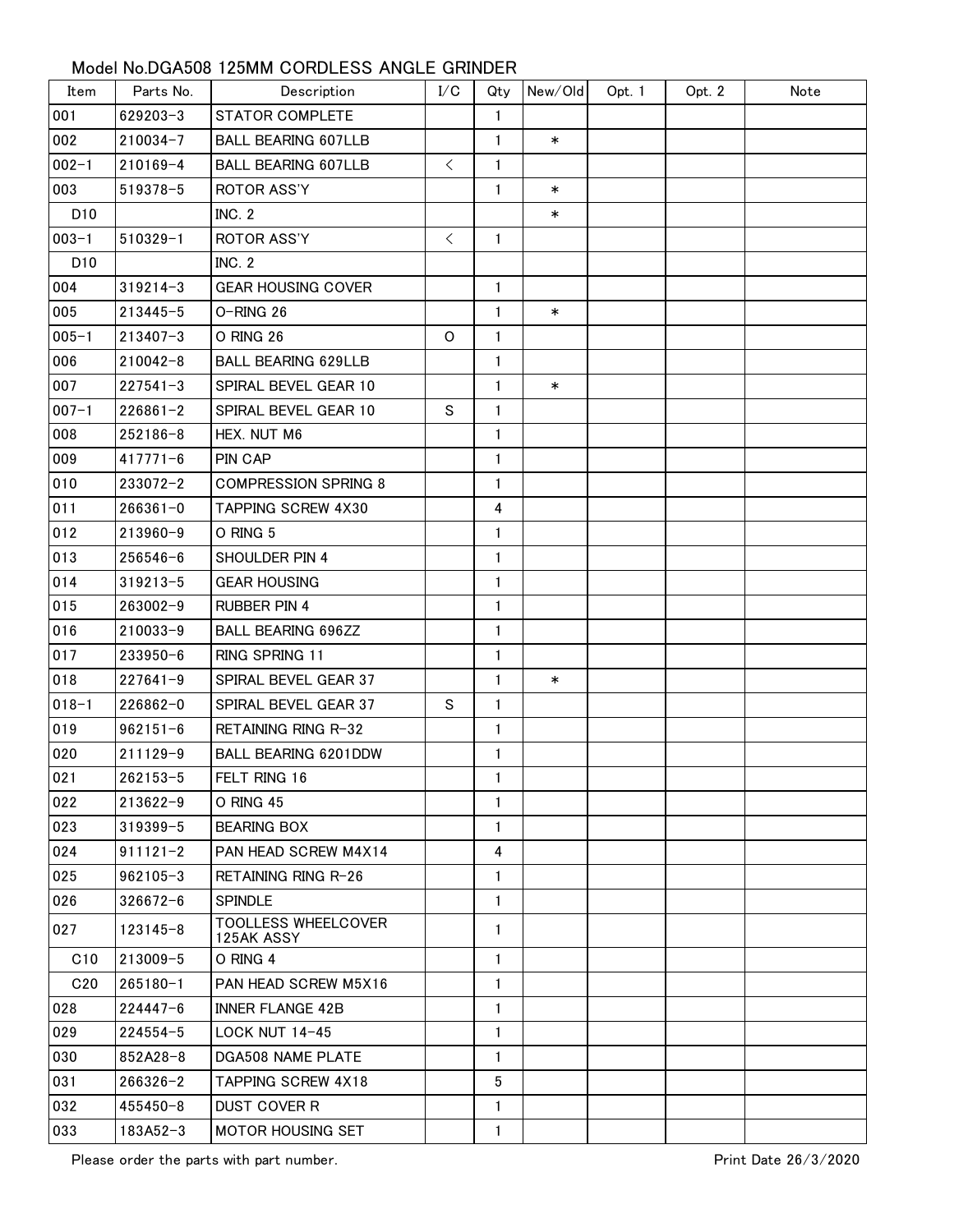## Model No.DGA508 125MM CORDLESS ANGLE GRINDER

| Item            | Parts No.       | Description                              | I/C         | Qty            | New/Old | Opt. 1 | Opt. 2 | Note |
|-----------------|-----------------|------------------------------------------|-------------|----------------|---------|--------|--------|------|
| C10             | $263005 - 3$    | <b>RUBBER PIN 6</b>                      |             | $\overline{2}$ |         |        |        |      |
| D <sub>10</sub> |                 | <b>INC. 41</b>                           |             |                |         |        |        |      |
| 036             | 632E12-1        | <b>SWITCH UNIT</b>                       |             | 1              |         |        |        |      |
| 037             | 234357-9        | <b>COMPRESSION SPRING 11</b>             |             | 1              |         |        |        |      |
| 038             | 142976-6        | SWITCH LEVER COMPLETE                    |             | 1              |         |        |        |      |
| 039             | $142901 - 7$    | INDICATOR PANEL COMPLETE                 |             | 1              |         |        |        |      |
| 040             | 650734-1        | SWITCH TG73BDS-2                         |             | $\mathbf{1}$   |         |        |        |      |
| 041             | 183A52-3        | <b>MOTOR HOUSING SET</b>                 |             | 1              |         |        |        |      |
| C10             | $263005 - 3$    | <b>RUBBER PIN 6</b>                      |             | $\overline{2}$ |         |        |        |      |
| D <sub>10</sub> |                 | <b>INC. 33</b>                           |             |                |         |        |        |      |
| 042             | $455449 - 3$    | <b>DUST COVER L</b>                      |             | $\mathbf{1}$   |         |        |        |      |
| 043             | 643899-6        | <b>TERMINAL</b>                          |             | 1              |         |        |        |      |
| 046             | 852A36-9        | DGA508 SERIAL NO. LABEL                  |             | $\mathbf{1}$   |         |        |        |      |
| 047             | $310514 - 4$    | <b>LEAD FLANGE</b>                       |             | 1              |         |        |        |      |
| A01             | A-80656         | GRINDING WHEEL 125 WA36N                 |             | $\mathbf{1}$   |         |        |        |      |
| A02             | 162258-0        | <b>VIBRATION PROOF GRIP</b>              |             | 1              |         |        |        |      |
| A03             | 782423-1        | <b>LOCK NUT WRENCH 35</b>                |             | $\mathbf{1}$   |         |        |        |      |
| A04B            | ***DC18RC       | <b>DC18RC FAST CHARGER</b>               |             | 1              |         |        |        |      |
| D <sub>10</sub> |                 | COMPO-PARTS                              |             |                |         |        |        |      |
| A04C            | ***DC18RC       | <b>DC18RC FAST CHARGER</b>               |             | $\mathbf{1}$   |         |        |        |      |
| D <sub>10</sub> |                 | COMPO-PARTS                              |             |                |         |        |        |      |
| A04D            | ***DC18RC       | DC18RC FAST CHARGER                      |             | 1              |         |        |        |      |
| D <sub>10</sub> |                 | COMPO-PARTS                              |             |                |         |        |        |      |
| A05B            | 194204-5        | BATTERY BL1830 SET                       |             | $\overline{2}$ | $\ast$  |        |        |      |
| A05C            | 197265-4        | BATTERY BL1840B SET                      |             | $\overline{2}$ | $\ast$  |        |        |      |
| A05D            | 197280-8        | BATTERY BL1850B SET                      |             | $\mathbf{2}$   | $\ast$  |        |        |      |
| $A05-1B$        | $197600 - 6$    | BATTERY BL1830B SET                      | $\lt$       | 2              | $\ast$  |        |        |      |
|                 | A05-1C 197265-4 | BATTERY BL1840B SET                      | $\mathsf O$ | $\overline{2}$ |         |        |        |      |
| $AD5-1D$        | 197280-8        | BATTERY BL1850B SET                      | O           | $\overline{2}$ |         |        |        |      |
| $A05-2B$        | 197600-6        | BATTERY BL1830B SET                      | O           | $\overline{2}$ |         |        |        |      |
| A06B            | $450128 - 8$    | <b>BATTERY COVER</b>                     |             | $\mathbf{1}$   |         |        |        |      |
| A06C            | $450128 - 8$    | <b>BATTERY COVER</b>                     |             | 1              |         |        |        |      |
| A06D            | $450128 - 8$    | <b>BATTERY COVER</b>                     |             | $\mathbf{1}$   |         |        |        |      |
| A07B            | $821551 - 8$    | CONNECTOR PLASTIC CASE<br>(TYPE3)        |             | $\mathbf{1}$   |         |        |        |      |
| C10             | $453974 - 8$    | LATCH                                    |             | 4              |         |        |        |      |
| A07C            | $821551 - 8$    | CONNECTOR PLASTIC CASE<br>(TYPE3)        |             | 1              |         |        |        |      |
| C10             | $453974 - 8$    | LATCH                                    |             | 4              |         |        |        |      |
| A07D            | $821551 - 8$    | <b>CONNECTOR PLASTIC CASE</b><br>(TYPE3) |             | $\mathbf{1}$   |         |        |        |      |
| C10             | 453974-8        | LATCH                                    |             | 4              |         |        |        |      |
| A08B            | 838175-3        | <b>INNER TRAY</b>                        |             | 1              |         |        |        |      |
| A08C            | 838175-3        | <b>INNER TRAY</b>                        |             | 1              |         |        |        |      |

Please order the parts with part number.<br>
Print Date 26/3/2020